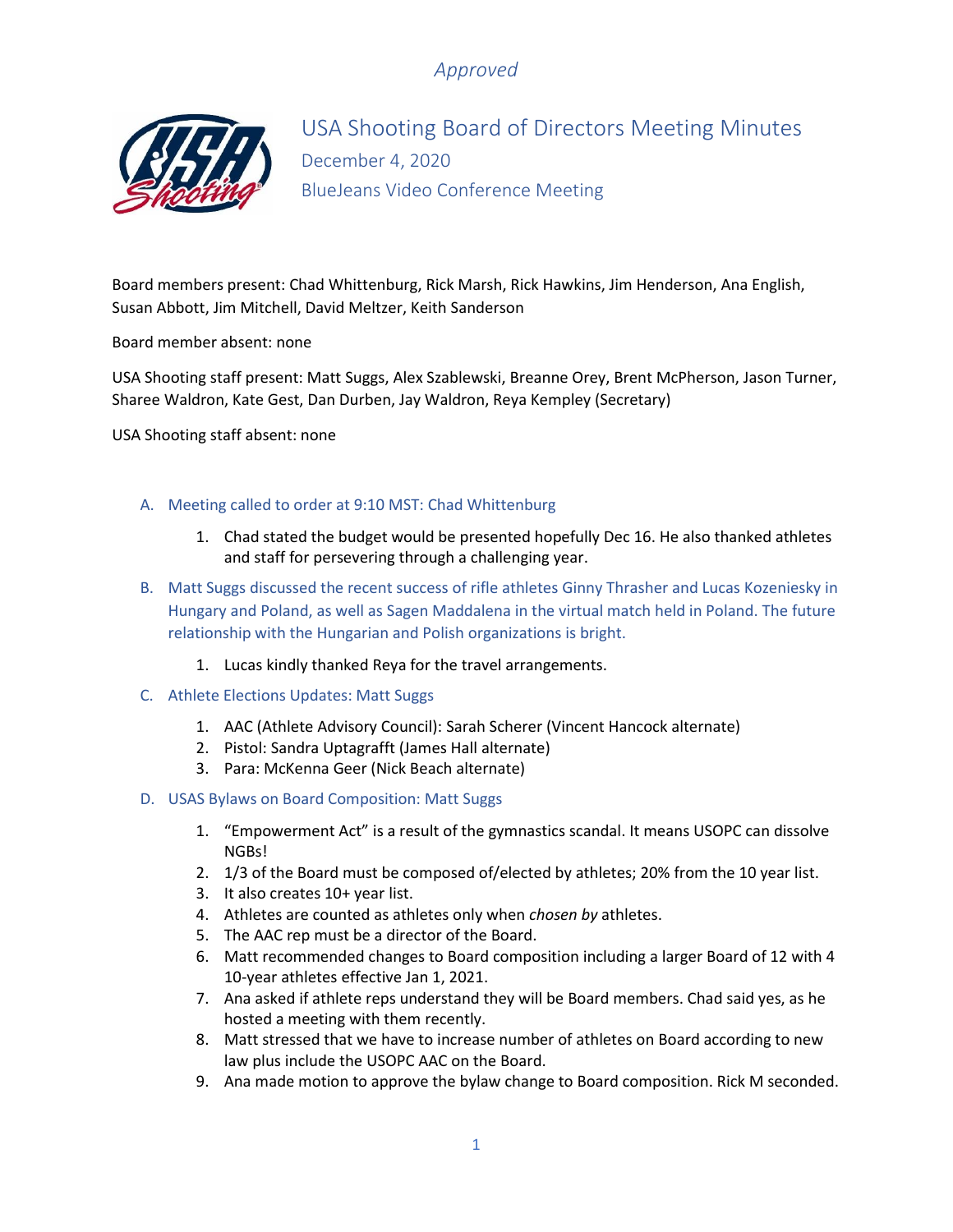- a. Discussion ensued on the status of other NGBs regarding these changes. Matt commented we are in the leading group coming into compliance. Rick M asked about 10 year/vs. 10 year+ for positions. Matt says bylaws give flexibility for athletes to choose. The law says 50% must be from a delegation event (Olympics/Pan Am Games) athletes.
- b. Keith said that the discipline rep should also have a Board position since AAC position has so many responsibilities and it is difficult to represent all athletes.
- c. Chad called for the vote. Passed 8-0.
- 10. Matt discussed committee changes, including "designated committees" vs. all other committees and athlete representation requirements for each.
	- a. Designated committees must be at least 33% athletes, of whom at least 50% are from the 10 year list, and all are chosen by the USA Shooting (USAS) AAC.
	- b. Other committees are also at least 33% athletes but may be any distribution of the 10/10+ year lists. 50% must be para if the committee is for para team selection and shall be chosen by USAS AAC.
	- c. Matt gave recommendations on how to reconfigure committees. Keith said this was already decided by a previous AAC meeting, but Matt said the waiver process was not since that's new. Matt recommends athlete vetting for committee seats.
	- d. An athlete review working group will review the changes. Matt said we should target our submission in Q2 2021.

#### E. USAS Bylaws Amendment/Review of AAC meeting: Keith Sanderson

- 1. Overview of these minutes: [https://www.usashooting.org/library/Board\\_of\\_Directors/Minutes/AAC\\_Minutes\\_2020.](https://www.usashooting.org/library/Board_of_Directors/Minutes/AAC_Minutes_2020.11.12.pdf) [11.12.pdf](https://www.usashooting.org/library/Board_of_Directors/Minutes/AAC_Minutes_2020.11.12.pdf)
- 2. Recommendation from athlete meeting: voting athletes must have shot a USAS protected competition (selection match or national championship) in the last four years, though Keith prefers having only 10 year athletes.
- 3. Keith noted the recommendation that we no longer have a USAS Athlete of the Year because it excludes para athletes.
- 4. Chad said Sarah Scherer wants to hold one AAC meeting per quarter to gather athlete ideas regularly.
- 5. Keith said the focus of USAS should be medals for USA, not individual disciplines.

#### F. Board Election & New Member Updates: Rick M

- 1. Nominating/Governance Committee is dealing with three open Board seats: Matt Suggs's seat, David Meltzer (reelection), and Rick Hawkins (he is vacating). The N/G committee evaluates candidates and recommends to either reelect or suggests other people from which to choose. The goal for this step is the January 2021 Board meeting.
- 2. Chad added that the intent is to seat new members, elect officers, etc. at the January meeting
- 3. Matt said that onboarding materials will be available before the end of the 2020 calendar year for new Board members.
- 4. Ana asked if there is a required deadline to evaluate new Board members before the vote to seat them. Matt and Chad said there is no specific date, but Ana suggested a best practice/level of notice.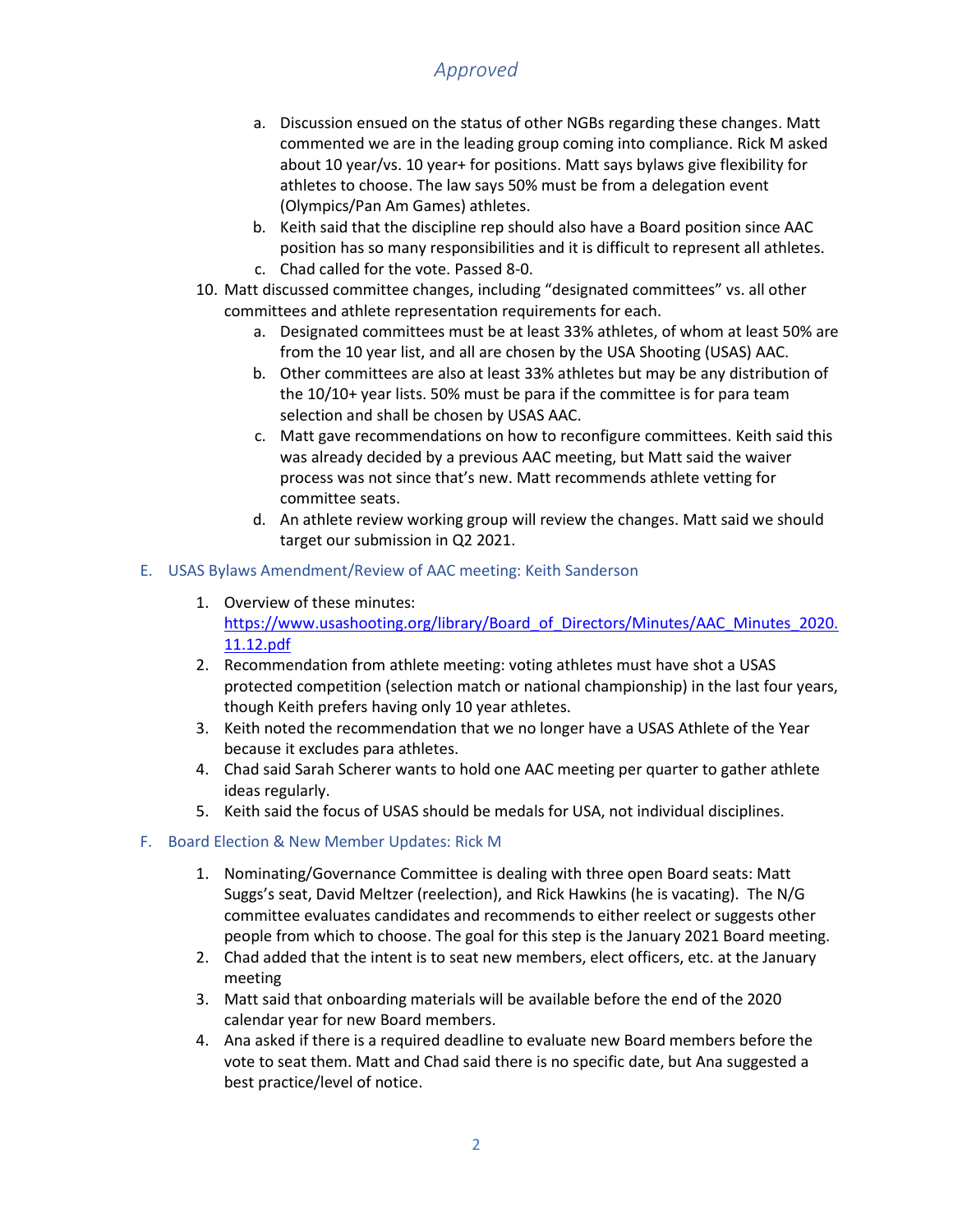## G. USA Shooting Team Foundation Update: Jim Mitchell

- 1. December 9 is the first official Board meeting hosted by Ann Lee in Reno, NV.
- 2. Board members have diverse and excellent backgrounds with a track record of raising money and an interest in shooting sports.
- 3. Jim stressed the importance of a broad grassroots effort to collect more athletes and create a solid base for fundraising in difficult times, as well as increasing corporate sponsorship. He said there is interest from other organizations to be more involved with the Olympic movement.
- 4. Ana asked about timing of fundraising. Matt said the USAS travel schedule was given to the Foundation.
- 5. Chad mentioned that McKenna Geer and Ashley Carroll will be athletes at the meeting.
- 6. The press release announcing the Foundation has been delayed because it would generate significant interest and timing is important.

## H. ISSF Updates: Susan Abbott

- 1. ISSF Executive Committee meeting will be December 12 via Zoom to vote on the skeet mixed team for 2024 games.
- 2. ISSF Administrative Council meeting will be December 13 via Zoom to elect committee members (Bob Aylward, Wanda Jewell, and Cathy Arnot are on our preferred list).
- 3. Mr. Bach will probably be reelected as IOC President; he is not a friend of the ISSF.
- 4. Susan gave an overview of the 2021 ISSF calendar.
- 5. Susan discussed her frustration with the ISSF ignoring ideas from the pistol committee.
- 6. Chad thanked Susan for her service to USA Shooting and ISSF. Kim Rhode will be taking the place of the ISSF rep on the USAS Board.

### I. 2020 Current Financials: Ana English

- 1. Ana discussed faulty reporting in the past and an effort to improve financial reporting. 2020 has been an effort from the financial committee to provide stability and put processes in place.
- 2. 2018-2019 audits and amended 2018 and 2019 990s have been completed.
- 3. Transition to Altruic was difficult due to the status of General Ledger but has been completed.
- 4. USAS implemented automated tools such as Bill.com and Expensify.
- 5. Inventory reconciliations will now happen quarterly instead of annually or inconsistently.
- 6. Draft financial policies are in progress and are anticipated to be approved in Q1 2021.
- 7. 2021 Audit: Matt mentioned this is one of several USOPC audits and USAS has implemented platforms that provide added benefit and reduced costs.
- 8. Ana stressed the current financial status is much improved with transparency emphasized to the membership.
- 9. Jim M asked Ana if the accounting system is in order, as it is important to fundraising efforts. Ana expressed a high level of confidence with only immaterial minor issues in the balance sheet that date to many years prior.
- 10. Ana presented current financial highlights, including: greatly increased unrestricted cash and reduced AP since December 2019; restricted endowments have significant balances (mostly earmarked for juniors); income down 35% across all categories; expenses down 40%.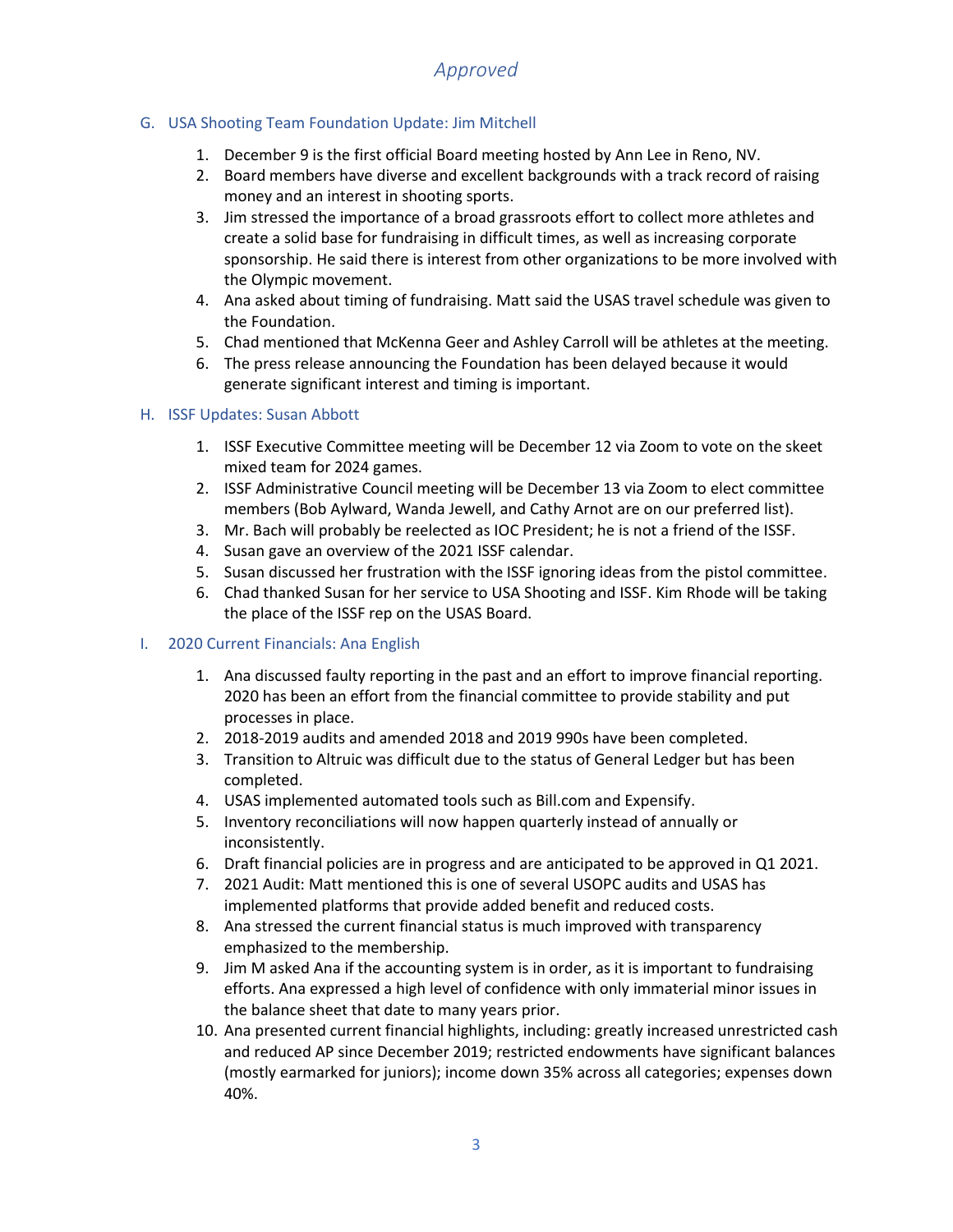- 11. Balance Sheet
	- a. Jim M asked whether the endowment money is regularly being used. Matt commented on current Olympians who benefited from them when they were juniors, though the current draw is not high, largely due to restrictions. Jim M asked if we should increase our draw and use it. Matt clarified that the Glassen Foundation specifically was earmarked to an event that did not happen in 2020, and other endowments have a low rate of allowed draw.
- 12. Income Statement
	- a. ISSF funds from 2019 have been reserved to carry over into 2021. Competitions and membership income is down, merchandise income is stable, direct mail had a dip in April/May, but acquisitions of new donors has increased, which will help in 2021. Direct mail income is \$200k higher than this time in 2019. Audit expenses were high, but expenses are down overall.
- 13. 2020 Reforecast
	- a. Financial committee made a motion to approve all financials through Oct 2020. Keith and Susan seconded. Passed 8-0.
- 14. Matt discussed USOPC funding. Any money we do not use this year will not be granted again in 2021.
	- a. Keith asked for equity in direct athlete support (DAS) between Olympians and Paralympians. Matt supports that idea but is concerned that the impact will be late since the Paralympic team has not yet been selected. Chad pointed out that the para athletes are commonly featured for fundraising efforts, so they should receive equal funding. Keith made a motion for DAS equity starting from naming the Paralympic team in 2021 going forward. Jim H seconded. Passed 9-0.
- 15. New Opportunities: Matt discussed Hillsdale College range improvements for shotgun, upcoming ranges for rifle/pistol, and housing with a very beneficial agreement for USAS usage. He also mentioned the Performance Center in Kannapolis, NC and that as CEO he cannot enter into a multi-year agreement without Board approval. Chad asked the Board if that would be approved.
	- a. Ana asked what commitment USAS would have. Matt listed these:
		- i. Designation as a regional training center. There is no specific requirement to move staff there, though he may want rifle/pistol coaches and athletes to move (he has serious concerns about the future of the Colorado Springs OPTC).
		- ii. Costs would be property tax and utilities for offices—no rent.
		- iii. Participation once per quarter in local community activities.
		- iv. Giving up marketing rights—we can't advertise our sponsors there.
		- v. They provide sports science support and reduced tuition to NC education system.
	- b. Matt stated that one NGB has already signed, while four or five are considering. There are more favorable terms if we are one of the first to sign.
	- c. Rick M made the point that signing this agreement would give us two facilities and is not a decision to move at this time. He said that we have an escape clause for six months, meaning we can review in detail. Matt added clauses to the contract stating if they fail to live up to terms, USAS gets any payments refunded. He said it's a safe agreement to sign and gives us time to review details such as the range design. Matt emphasized the need for an "ejection seat" if the USOPC decides to sell the training center in Colorado.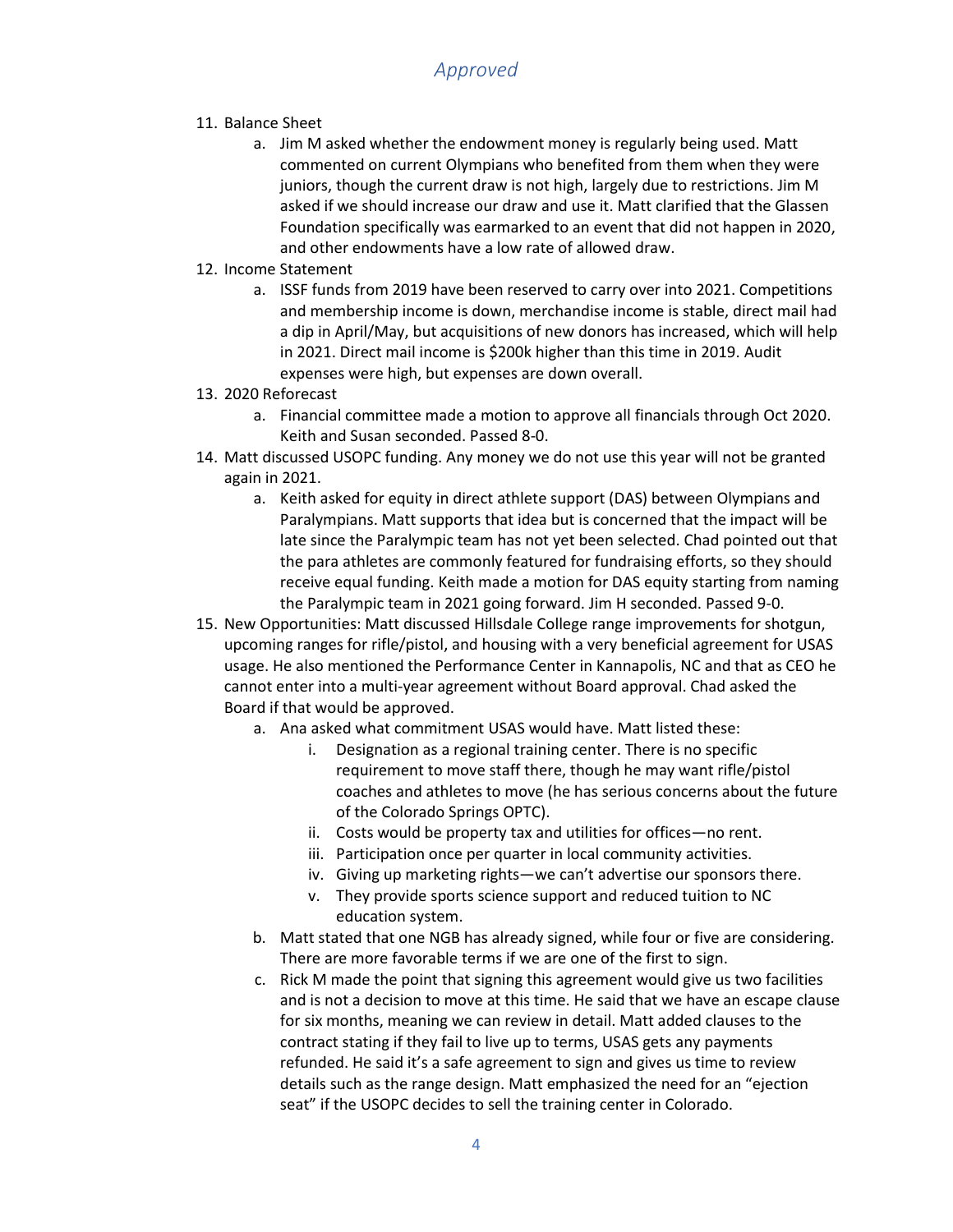- d. Ana made the point that rifle/pistol need more facilities, so this would provide for that, which also ties into the Strategic Plan.
- e. Chad made a motion to allow Matt to enter into the agreement with the Performance Center in NC. Seconded by Susan. Passed 8-0 (Keith absent).
- 16. Matt stated that most of the Cares Act/PPP Loan will be forgiven.

### J. 2021 ISSF/WSPS Calendars: Sharee Waldron

- 1. Overview of ISSF and WSPS events, with some postponements and cancellations expected due to the pandemic. Upcoming events for WSPS include quota opportunities. The calendar is packed, which can present challenges for scheduling our national events.
- K. 2021 USAS Calendar: Sharee Waldron
	- 1. Backup locations and dates are being planned for all events due to current uncertainty. There are tentative plans with Hillsdale College for rifle/pistol and shotgun Junior Olympics, which could mean reduced costs for attendees. Matt commented that Hillsdale can provide low-cost housing in their dorms to have juniors and parents in the same suite.

### L. 2021 Board Calendar: Chad Whittenburg

1. Chad presented planned dates for upcoming meetings. The goal for 2021 is four major meetings, including two in-person meetings, and two video meetings per quarter. This includes an in-person Board meeting at Hillsdale in early July.

#### M. 2021 Budget: Matt Suggs

- 1. All items are tied to Strategic Plan bullet points.
	- a. Athlete success and retention: funding for National Team to events, training camps, and DAS
	- b. Strategic partnerships and alliances: improve the viability and profitability of competitions (examples of Winter Airgun held at CMP or Junior Olympics at Hillsdale College). Matt pointed out that the OPTC charges day use fees which increase costs for events held there. Also, the current USAS staff is lean and limited.
	- c. Organizational excellence: Matt described USAS as lean but compliant. He said we haven't done both before at the same time.
- 2. The budget includes funding for competitive teams at World Cups and Grand Prix events, pistol DAS, international junior events, two new staff for 2021, including combining the competitions/membership role.
- 3. The financial plan will be finalized by the third week of December. Matt discussed a goal of building revenue, holding profitable events, and increasing the financial stability of the organization.

#### N. Special Presentations

1. Chad thanked Susan, Rick H, Jim H, and Keith for their service to USA Shooting, especially during a difficult time.

#### O. Adjourn

1. Keith asked that the Board discuss USAS incentives for Olympic/Paralympic team medals and a choice for the Olympic team leader.